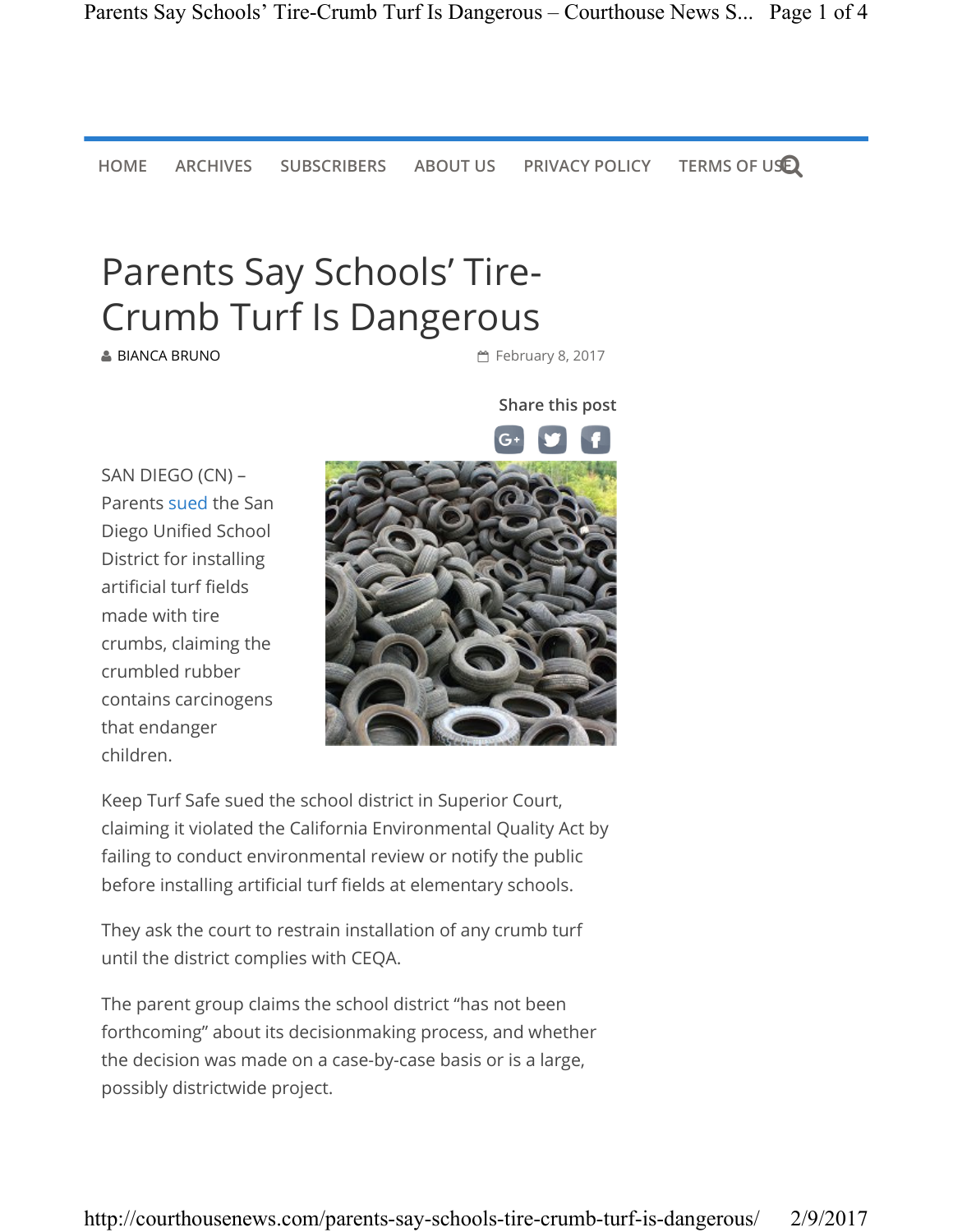Exhibits to the Feb. 1 lawsuit include a spreadsheet identifying 83 schools scheduled to get turf fields between 2014 and 2019. The list, released by the school district, does not identify which schools will use tire crumb turf.

Tire-crumb turf is made of recycled tires that are ground to a sand-like consistency. "The tire crumb poses a risk and contains heavy metals, known carcinogens and other toxic substances," the parents say in the complaint. "Despite this, respondent is happy to allow San Diego's young children to roll on these fields, eat and drink on these fields (risk ingestion), collect tire crumb pellets, and take home pieces of tire."

They add: "Evidence readily available illustrates an unusually high incidence of cancer among young soccer goalies across the United States who have played on tire crumb turf."

Los Angeles Unified School District and the New York City Department of Parks and Recreation decided not to install tirecrumb turf fields due to health concerns, the group says.

They add that the U.S. Consumer Product Safety Commission does not endorse tire-crumb turf as safe for children to play on, and say the U.S. Environmental Protection Agency is studying the material and is expected to release a peerreviewed report this summer.

They say the risks go beyond the schoolyard, as heavy rain can wash the tire crumbs into storm drains, and did so in January this year at Silver Gate Elementary School.

Neither Silver Gate nor Euclid Elementary School conducted environmental review or took public comment before installing the turf, the parents say.

"Recycled tire material gets dangerously hot and emits fumes," they say in the complaint. Euclid Elementary installed the turf in September 2016. "The first day that the artificial tire-crumb field was opened, 44 students were sent to the school nurse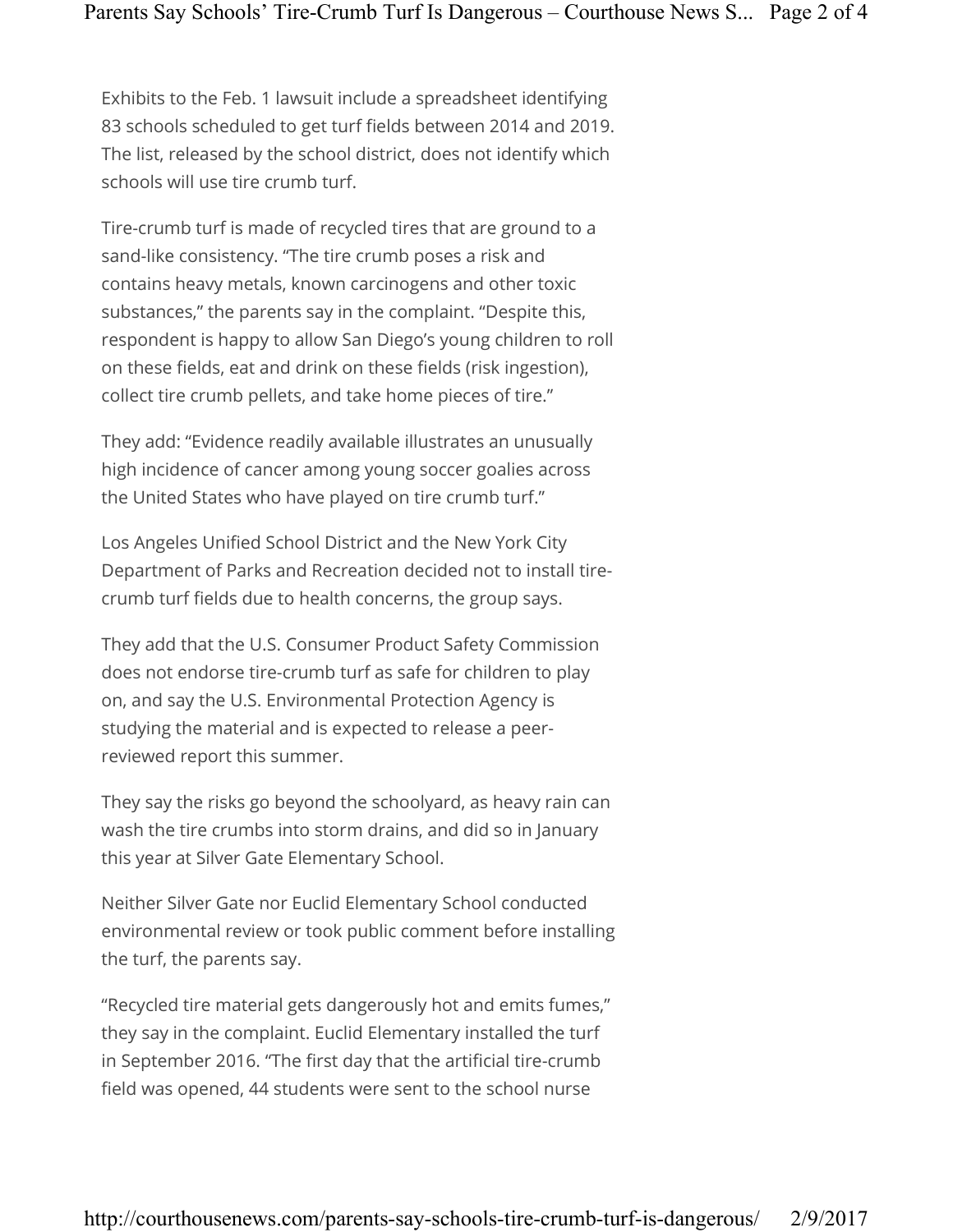for heat exhaustion after playing on the tire crumb field," according to the complaint.

Environmental impact reports for turf installations at two other elementary schools under review do not mention what materials will be used, another violation of CEQA, the parents say.

They say that no overall environmental review for the project to install turf fields at more than 80 schools has been issued, let alone on a school-by-school basis.

Erika Lundeen, a parent and teacher, at Euclid Elementary, helped parents Silver Gate Elementary petition the school principal to wait to install the crumb turf until more safety information is available. She helped gather 200 parent signatures, but said in an interview that their concerns were ignored when the school site council voted to install the turf.

Keep Turf Safe is represented by San Diego attorney Gabriela Torres with Resolve Legal Solutions. Torres said parents of elementary school children are particularly concerned because the children could be exposed to the tire crumbs throughout their 13 years at public schools.

"The district has a duty to disclose any hazardous material in schools that children will be exposed to, and in this instance, they failed to perform that duty," Torres said.

San Diego Unified spokeswoman Shari Winet said in an email that the fields are safe.

"Providing a well-balanced education with safe, top-quality facilities is the district's utmost priority," Winet wrote. "Synthetic turf was chosen by the district because it met high standards for quality, safety, and durability. We believe the decision to install turf fields has enhanced the district's athletic programs and the overall experience for students at district schools."